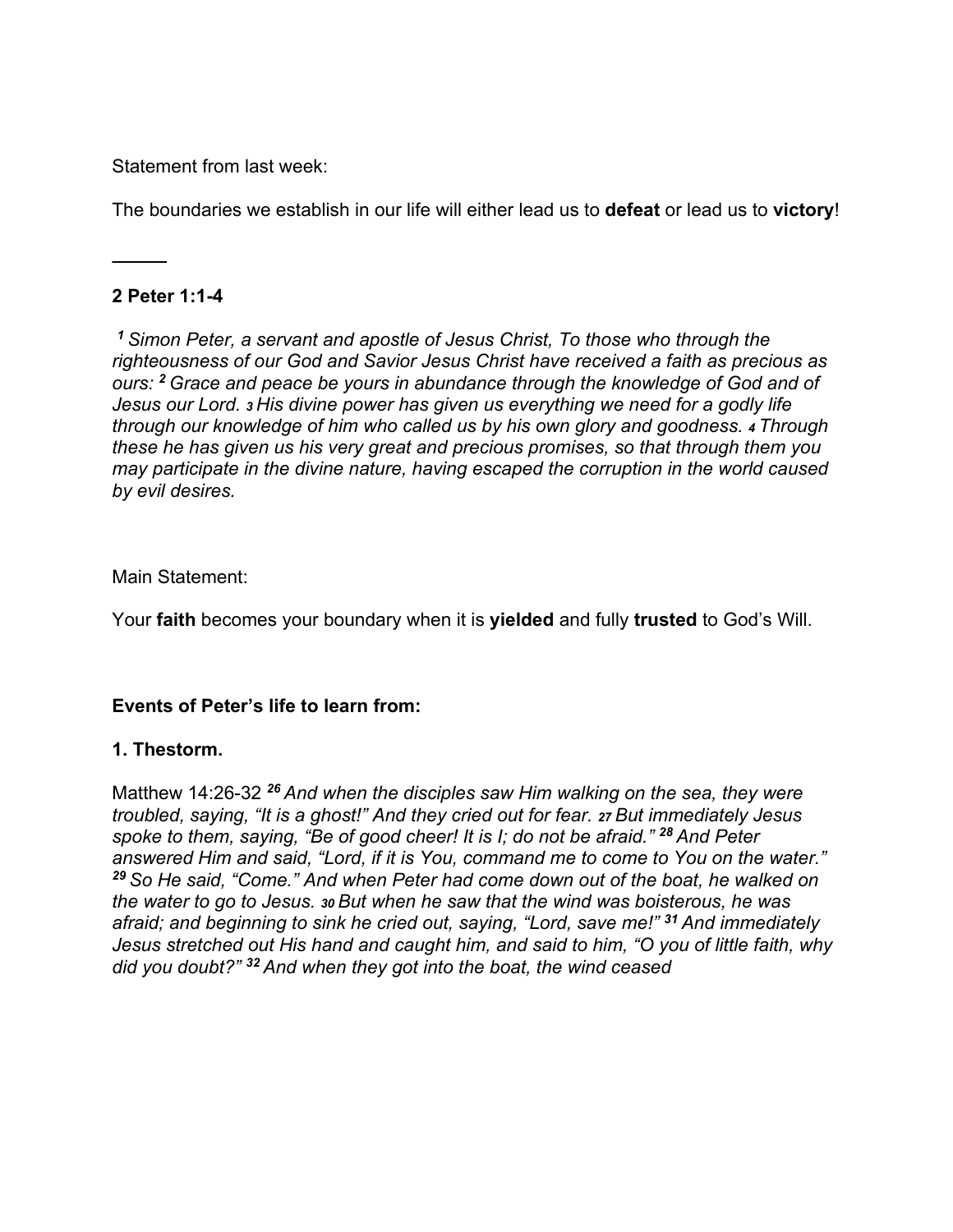# **2. Theprediction.**

*a.* Luke22:31-34*<sup>31</sup>And the Lord said, "Simon, Simon! Indeed, Satan has a sked for you, that he may sift you as wheat. 32 But I have prayed for you, that your faith should not fail; and when you have returned to Me, strengthen your brethren." <sup>33</sup>But he said to Him, "Lord, I am ready to go with you, both to prision and death" 34Then He said "I tell you, Peter, the rooster shall not crow this day before you will deny three times that you know Me."* 

# **3. Thestand.**

# *a.* Acts2:36-39

*<sup>36</sup>"Therefore let all the house of Israel know assuredly that God has made this Jesus, whom you crucified, both Lord and Christ." <sup>37</sup>Now when they heard this, they were cut to the heart, and said to Peter and the rest of the apostles, "Men and brethren, what shall we do?" <sup>38</sup>Then Peter said to them, "Repent, and let every one of you be baptized in the name of Jesus Christ for the remission of sins; and you shall receive the gift of the Holy Spirit. 39 For the promise is to you and to your children, and to all who are afar off, as many as the Lord our God will call."* 

### **Lessons we learn from these events:**

1. The **sigh t**level of our faith must stay on **Jesus**.

Matthew14:26*And when the disciples saw Him walking on the sea, they were troubled, saying, "It is a ghost!" And they cried out for fear.* 

b. When God shows up in the storm, He is showing us He is still in control.

c. Matthew 14:32-33 *And when they got into the boat, the wind ceased. 33 Then those who were in the boat came and worshiped Him, saying, "Truly You are the Son of God.* 

d. Hebrews12:2(MSG)*Keep your eyes on Jesus, who both began and finished this race we're in. Study how he did it. Because he never lost sight of where he was headed - that exhilarating finish in and with God - he could put up with anything along the way: cross, shame, whatever. And now he's there, in the place of honor, right alongside God.*